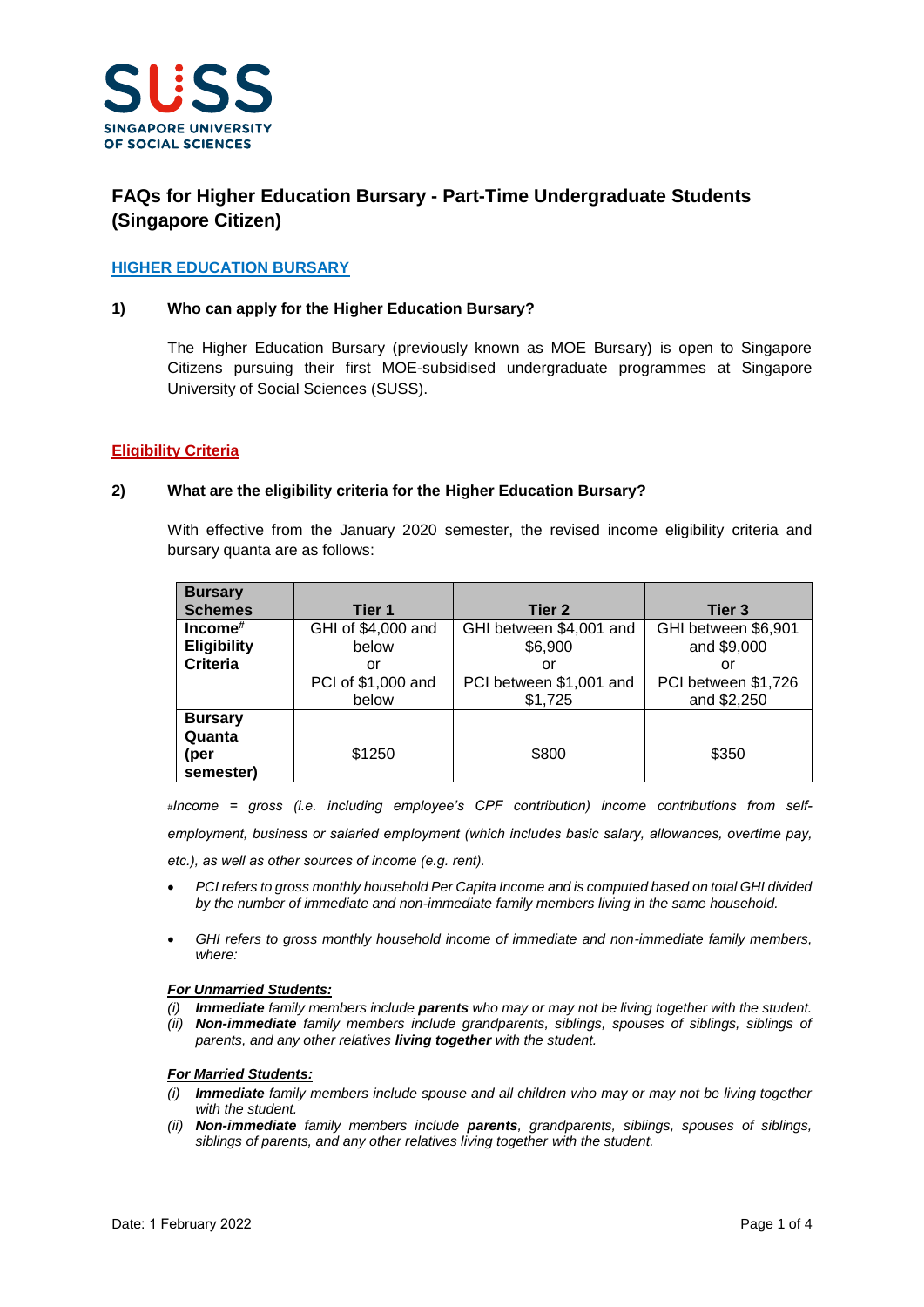

# **Application Process**

# **3) When and how can I apply for the Higher Education Bursary? When will I be notified of the application outcome? When can I expect to receive the Bursary amount?**

You may apply for the Higher Education Bursary in the semester that you are in need, subject to the condition that you must be pursuing *at least one new or repeat course* for the semester in which the bursary is awarded. Students who are on deferment will not be eligible to apply for the Higher Education Bursary.

You can apply via the [Higher Education Bursary](https://www.suss.edu.sg/EService/eApps/FinancialAideApplication/FinancialAideApplicationLogin.aspx?modeOfStudy=PT) e-application via the Financial Aid page on the University's website or the Student Portal.

| <b>Semester</b>      | <b>Application Period</b>   | <b>Notification Date</b> | <b>Disbursement</b><br>Date |
|----------------------|-----------------------------|--------------------------|-----------------------------|
| <b>July Semester</b> | 1 February to 15 March      | End May                  | End August                  |
| January<br>Semester  | 1 August to 15<br>September | End November             | <b>End February</b>         |

The application periods, notification and disbursement dates are as follows:

Only successful applicants will be notified via their MyMail email account, and will receive the bursary payment via GIRO from the University according to the above disbursement dates.

#### **4) What are the supporting documents that I have to submit with the Higher Education Bursary application? How and when can I submit them? If I missed out submitting the supporting documents, what happens to my application?**

You are required to submit your [supporting documents](https://www.suss.edu.sg/docs/default-source/contentdoc/sa/ptug-financialaidchecklistdeclarationform.pdf) online together with your Higher Education Bursary e-application. Applications without supporting documents will be deemed as incomplete and will not be processed.

# **5) If I miss the application deadline, can I still submit my application?**

You should submit the Higher Education Bursary application during the specified application periods. If you are in need of financial assistance outside the application periods, you may write to the University, quoting reason(s) for your late application and providing documents to support your application. The University will consider your application on a case-by-case basis. You will receive your application outcome within four weeks from the date you submit your application with the full set of supporting documents.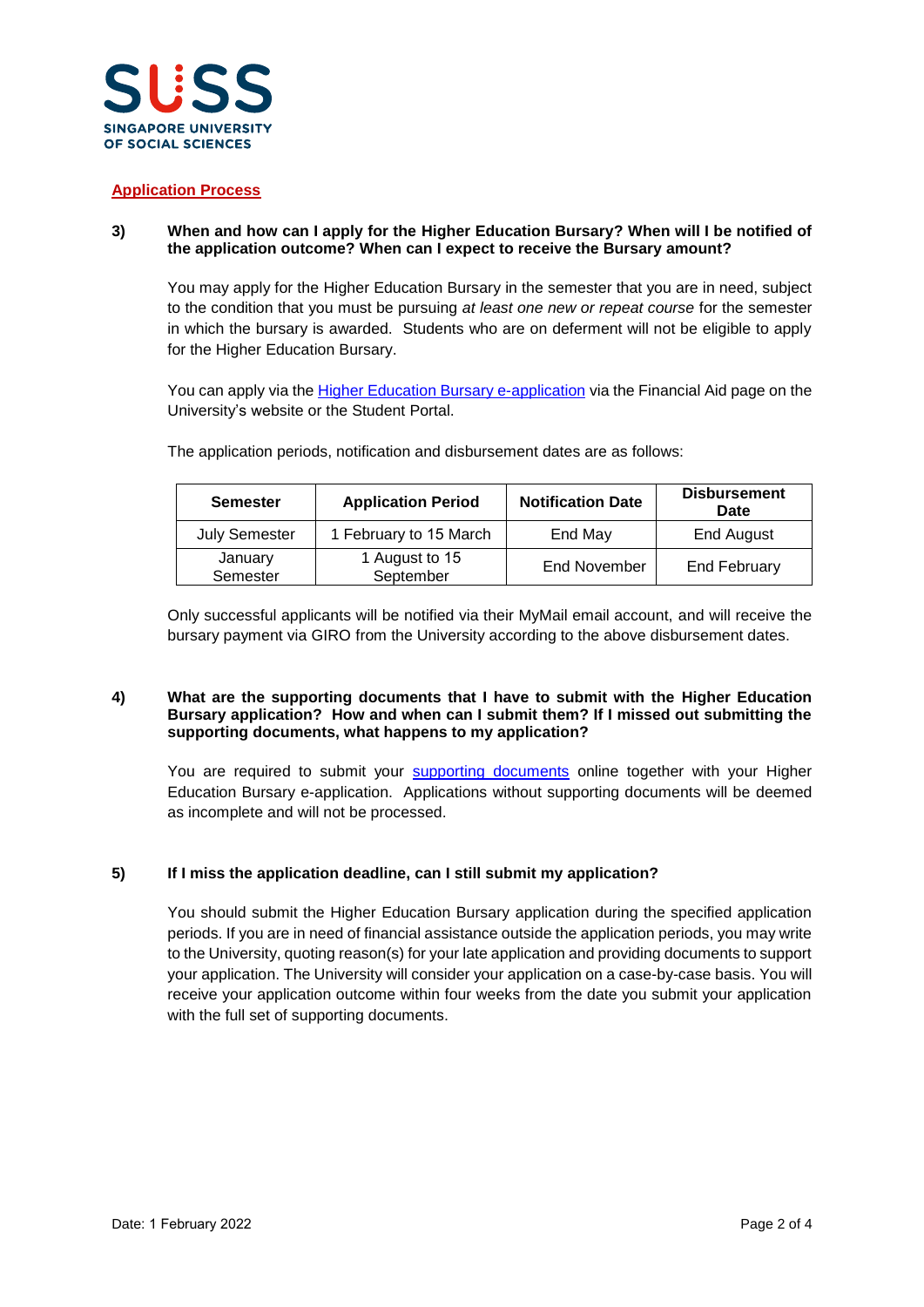

### **6) What is the Higher Education Bursary amount that I can expect to receive?**

The value of your bursary depends on your household per capita income, as follows:

| <b>Bursary</b>        | Tier 1             | Tier 2              | Tier 2              |
|-----------------------|--------------------|---------------------|---------------------|
| <b>Schemes</b>        |                    |                     |                     |
| <b>Income</b>         | GHI of \$4,000 and | GHI between \$4,001 | GHI between \$6,901 |
| <b>Eligibility</b>    | below              | and \$6,900         | and \$9,000         |
| <b>Criteria</b>       | or                 | or                  | or                  |
|                       | PCI of \$1,000 and | PCI between \$1,001 | PCI between \$1,726 |
|                       | below              | and \$1,725         | and \$2,250         |
| <b>Bursary Quanta</b> |                    |                     |                     |
| (per semester)        | \$1250             | \$800               | \$350               |

### **7) If I am currently a Higher Education Bursary recipient, will I automatically be awarded the bursary again for the next academic semester?**

No, each award is tenable for one semester. You have to file another Higher Education Bursary application should you wish to be considered for the bursary in the next academic semester.

### **8) How many times can I be awarded the Higher Education Bursary?**

You may apply for the Higher Education Bursary in any semester(s) that you are experiencing financial need. You can receive a maximum of one (1) Higher Education Bursary each semester.

# **9) If I have fully utilised the MOE subsidy? (i.e., 160 CUs for basic degree or 200 CUs for honours degree), can I still apply for the Higher Education Bursary if I have yet to complete my programme?**

Yes, you can still submit your application for the Higher Education Bursary, and your application will be assessed according to the eligibility criteria in (2) above.

# **10) Do I have to repay the Higher Education Bursary awarded to me?**

The Higher Education Bursary is a free financial aid that does not require any repayment. However, clawing back of the bursary will be applicable if you fail to start your intended new or repeat course(s) in the semester in which the bursary is awarded.

# **11) If I am not successful in the Higher Education Bursary application, can I apply for it again?**

Yes, you can apply for the Higher Education Bursary again. Each application will be processed based on the applicant's latest financial situation. Granting of the Higher Education Bursary will be subject to meeting the eligibility criteria.